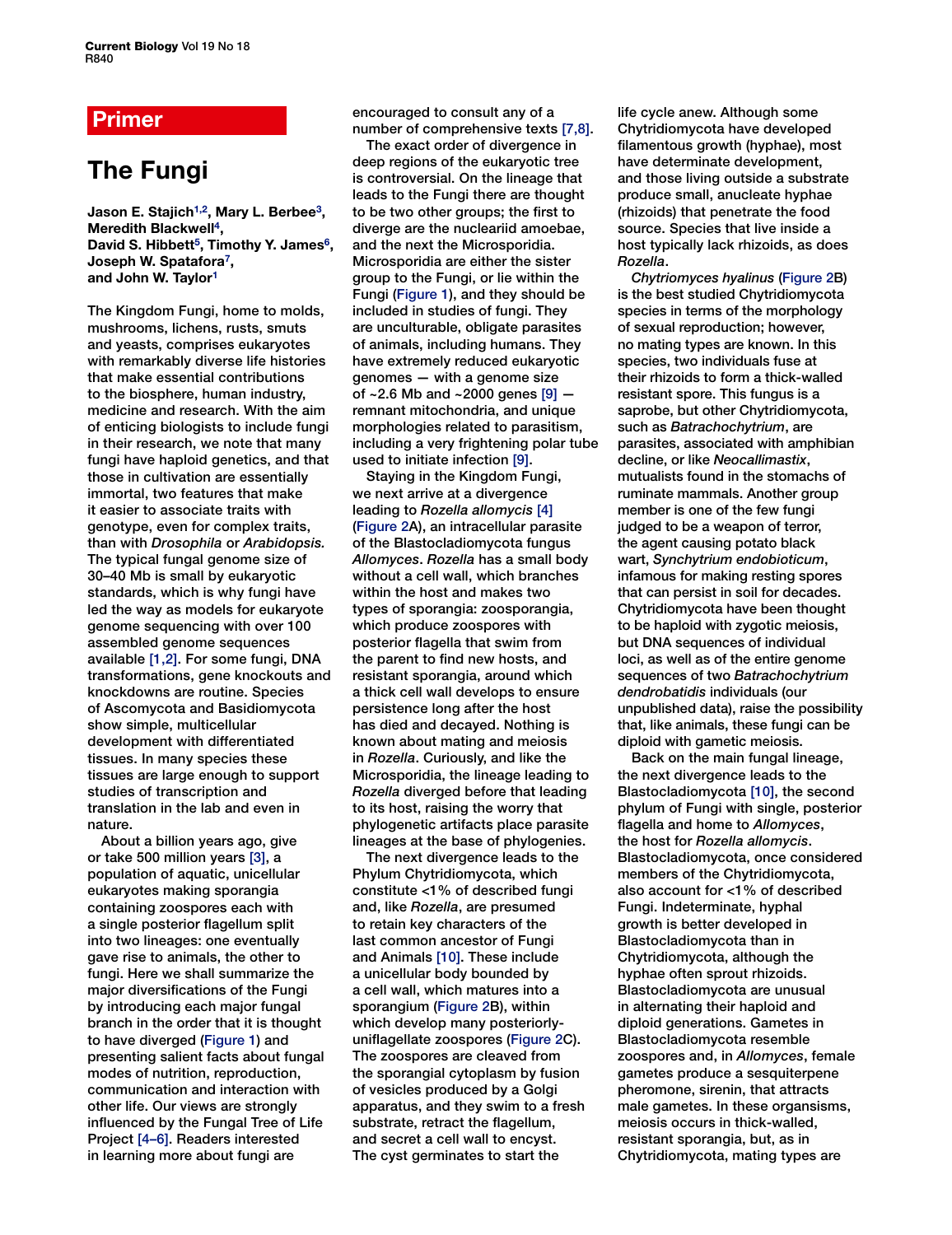<span id="page-1-0"></span>unknown. Blastocladiomycota may be saprobic or parasitic on plants or animals; the best-studied animal parasite, *Coelomomyces*, kills mosquito larvae and copopods as it alternates generations.

Travelling back to the main branch, again, we encounter one of the major shifts in fungal form, the loss of the flagellum [\[3,4\]](#page-5-0). This loss is associated with two other major changes: from this point in evolution forward, all stages of fungal life cycles have cell walls, and the microtubule organizing centers of nuclear division no longer are centrioles. Released from the constraint of organizing both flagella and spindles, the microtubule organizing centers associated with spindles, known as spindle pole bodies, have diversified morphologically and probably functionally, as is likely to become apparent when genomes of fungi with and without flagella are compared.

The next five major clades on our march through the fungi, subphyla Mucoromycotina, Entomophthoromycotina, Zoopagomycotina, and Kickxellomycotina, and the phylum Glomeromycota, formerly constituted the phylum Zygomycota [\[11\]](#page-5-0), and together account for <1% of described fungi. These taxa are organized into three clades, Mucoromycotina, Entomophthoromycotina + Zoopagomycotina + Kickxellomycotina and Glomeromycota, whose composition and relationships are not strongly supported.

Mucoromycotina, the best studied of this group, will be familiar to all who have found their fresh berries rendered inedible by enveloping wefts of white mycelium. These fungi are saprobes, commonly growing on damaged fruit but also on mammal dung. Among them are two genera of model fungi, for example *Rhizopus* and *Phycomyces*. These fungi grow primarily as hyphae, or as yeasts where oxygen is scarce and carbon dioxide is abundant. As in all the hyphal fungi encountered so far, septa are rare, apart from adventitious septa defining reproductive structures. Mitotic spores are formed in sporangia in a process very similar to zoospore formation within chytrid sporangia, but without flagella and with cell walls.



## Figure 1. The Fungi.

Phylogenetic tree, based on [4], showing relationships of many of the fungal lineages fit to geologic time using the program r8s and considering *Paleopyrenomycites* to be a member of the Ascomycota [3]. Arrows depict changes in morphology including the major loss of the flagellum, transition of mitotic sporangia to mitotic conidia, invention of regular septa, and meiotic sporangia to external meiospores. The blocks indicate branches where most members have multicellular differentiated tissues. The phylogenetic position of the Microsporidia is not confidently resolved as indicated by the dotted line.

These fungi are haploid with zygotic meiosis. Sexual spores (zygospores) result when differentiated gametangia form and fuse, in a process involving pheromones derived from the carotenoid pathway. Mating compatibility is regulated by one mating locus with two alleles that encode a high mobility group (HMG) domain transcription factor related to the product of the human sexdetermining gene *SRY*. Zygospores show little variation among members of the subphylum, but the diversity of mitospore morphology and dispersal is staggering. For example, *Pilobolus* launches its sporangium by water pressure (recently captured by highspeed videography [\[12\]](#page-5-0)), *Gilbertella* presents its mitospores to insect vectors in a drop of liquid held between halves of the sporangial wall and *Phycomyces* perches the sporangium on a 10 cm stalk that, as it elongates, responds to light and can sense and avoid obstructions without the need for physical contact. The tremendous potential for developmental studies in these fungi has been given a boost by genome sequencing of several Mucoromycotina, among

# them *Phycomyces*, *Rhizopus* and *Mucor* [\[13\].](#page-5-0)

Entomophthoromycotina, Zoopagomycotina and Kickxellomycotina form a single clade of Fungi that, like Mucoromycotina, are hyphal, produce thick-walled, sexual zygospores [\[11\]](#page-5-0) and are haploid with zygotic meiosis. The best-studied of these clades is Entomophthoromycotina, aptly named parasites of insects that manipulate host behavior to promote the transmission of their mitospores. *Entomophthora muscae*, for example, induces its fly host, just before death, to attach itself to elevated vegetation while enlarging its abdomen to increase sexual attractiveness, all the better to lure males for spore transmission during pointless copulation. The large, multispored sporangia typical of Mucoromycotina are not the rule in this subphylum. Instead, what appear to be multispored sporangia are often single, multinucleate spores, termed conidia.

Zoopagomycotina comprise fungi that are parasites on animals or other fungi and that form haustoria, hyphae that are specialized to promote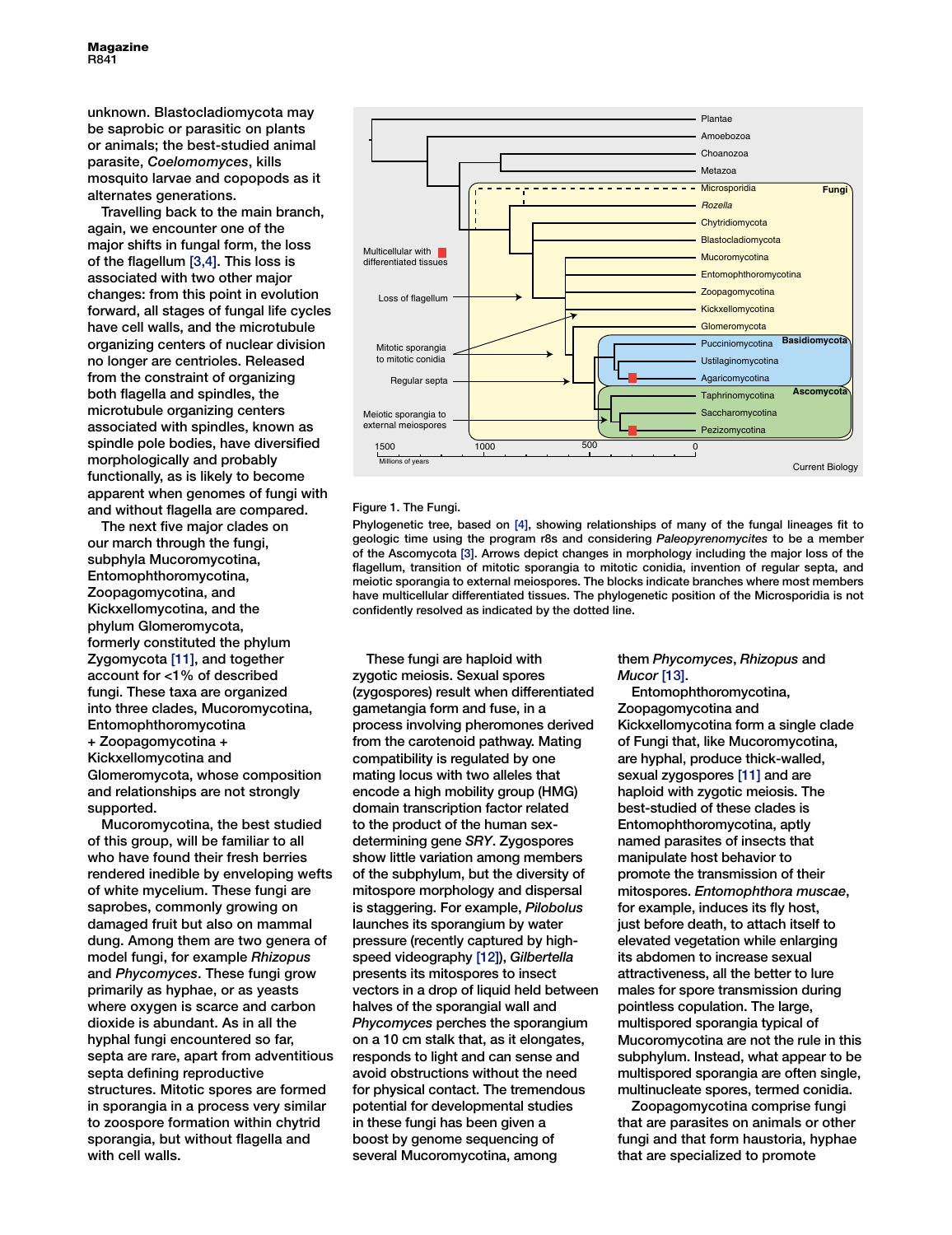nutrient transfer from host to fungus [\(Figure 2E\)](#page-3-0). One likely member of Zoopagomycotina, *Zoophagus*, traps rotifers, amoebae or nematodes by attracting the tiny animals to feed on short, lateral hyphae that are covered with adhesives, so called 'lethal lollipops'. Kickxellomycotina comprise saprobes, mycoparasites of Mucoromycotina and animal parasites and, as with Entomophthoromycotina and Zoopagomycotina, they show reduced reliance on multispored sporangia and increased reliance on conidia [\(Figure 2E\)](#page-3-0). With each mitosis in their hyphae, Kickxellomycotina produce septa containing central pores that, with age, become plugged [\(Figure 2D\)](#page-3-0). The development of regular septa may have helped initiate the shift from spores cleaved from inside sporangia by fusion of vesicles to conidia formed by hyphal septation. This shift in the method of spore formation might have been a key evolutionary event, because conidia are well developed not only in Kickxellomycotina and Zoopagomycotina, but also in the two dominant groups of fungi, Ascomycota and Basidiomycota.

Glomeromycota [\[14\],](#page-5-0) another species-poor group, is one of most ecologically-important groups of fungi, because of its mutualisms with the roots of ~90% of plant species, known as arbuscular mycorrhizae [\[15\]](#page-5-0). Arbuscular mycorrhizae, which are seen in below-ground parts of the earliest plant fossils, facilitate nutrient acquisition by plants in exchange for photosynthate; they are vital to plant fitness, and may drive the composition of plant communities. Arbuscular mycorrhizal fungi are hyphal and produce highly branched haustoria that promote nutrient exchange with host root cells. They also produce asexual, thick-walled multinucleate spores defined by adventitious septa. The fragmentary knowledge about most aspects of Glomeromycota biology belies their importance, because they cannot be cultivated apart from the host plant. For example, controversy clouds their ploidy, their genome size, and whether or not they reproduce sexually. Evidence for recombination has been provided, but whether mating and meiosis are involved is unknown. There might be no more important contribution to mycology than discovering how to axenically cultivate arbuscular mycorrhizae fungi.

We now arrive at the Dikarya, a subkingdom embracing the two largest fungal phyla, Ascomycota and Basidiomycota, home to ~98% of described fungi. The name Dikarya emphasizes an amazing feature of mating in these fungi: nuclear fusion does not follow directly from gamete fusion, so that hyphae with two nuclei (a dikaryon), one from each parent, constitute a significant (in Ascomycota), or the most significant (in Basidiomycota), part of the life cycle. The role of the dikaryon in adaptation will be revisited when we get to Basidiomycota, but one advantage applies to all Dikarya: a dramatic increase in the diversity of recombined progeny. In earlier diverging phyla, most matings lead to one zygote and one meiotic event. In Dikarya, one mating can lead to zygotes and independent meioses that number in the tens of thousands (as in a *Neurospora* colony) or even hundreds of trillions (in longlived Basidiomycota with large or perennial fruiting bodies, such as the puffballs of *Calvatia*, false truffles of *Rhizopogon*, or shelf fungi of *Ganoderma*).

Morphologically, species with hyphae or unicellular yeasts, or both, are common throughout Dikarya. In hyphae, mitosis is followed by septum formation to produce regular septa, as opposed to the adventitious septa found in most earlier-branching groups. These regular septa form centripetally and have central pores, most often with a means of regulating the passage of cytoplasm and organelles, including nuclei, between hyphal segments. Filters involve membranes in Basidiomycota [\(Figure 2G\)](#page-3-0) or modified microbodies (Woronin bodies) in most Ascomycota [\(Figure 2H\)](#page-3-0). The advent of regular septa is also correlated with the evolution of macroscopic, multicellular fungi where different hyphal segments evolve to perform different functions, for example, the stalk, cap and gills of an *Agaricus* mushroom (Basidiomycota) or the stalk, cup and ascus layer of a morel (Ascomycota). Remarkably, it appears that multicellularity with differentiated tissues evolved independently in each phylum.

Ascomycota is the larger taxon of Dikarya, with ~64% of described fungi, including species in four genera that helped researchers

win Nobel Prizes (*Penicillium*, *Neurospora*, *Saccharomyces* and *Schizosaccharomyces*). Although each of these fungi is best known from laboratory studies, Ascomycota in nature earn their livings in all possible ways, as saprobes, as mutualists (forming lichens with algae or ectomycorrhizae with woody plants in Pinaceae, Fagales, Dipterocarpaceae, Fabaceae and Ericaceae), and as parasites. Pathogenic Ascomycota pose as great a threat to agriculture as any group of organisms, and parasitic Ascomycota adapted to animals account for almost all the severe, systemic human mycoses as well as athlete's foot and similar fungal skin diseases [\[16\]](#page-5-0).

These fungi are typically haploid with one mating locus occuring as two alleles. The alleles are so diverged that they are termed idiomorphs and they code for homeodomain, alpha box and HMG-domain transcription factors. Potential partners communicate by oligopeptide pheromones. In hyphal species, mating leads to a short dikaryotic stage that produces a multitude of zygotes and meiocytes (asci) as previously mentioned. Sporangia with internal mitospores are not found in Ascomycota. Instead conidia are the means of asexual reproduction. Within asci, however, meiotic spores (ascospores) form as membranous vesicles fuse to delimit uninucleate portions of cytoplasm [\(Figure 2F\)](#page-3-0) in a process reminiscent of sporangiospore formation in early-diverging fungi. The hypothesis that internal spore formation by cytoplasmic cleavage seen in mitotic sporangia of Chytridiomycota or Zygomycota homologous to meiotic ascospore formation in Ascomycota would be worth testing with transcriptional genomic approaches. In most Ascomycota, turgor pressure generated in the mature ascus forcibly ejects the ascospores.

There are three deep clades of Ascomycota: Taphrinomycotina, Saccharomycotina and Pezizomycotina. The subphylum Pezizomycotina is home to almost all Ascomycota that protect their asci with multicellular structures, ranging from microscopic fruiting bodies to 25 cm tall morels. The subphylum Saccharomycotina contains the industrial yeasts,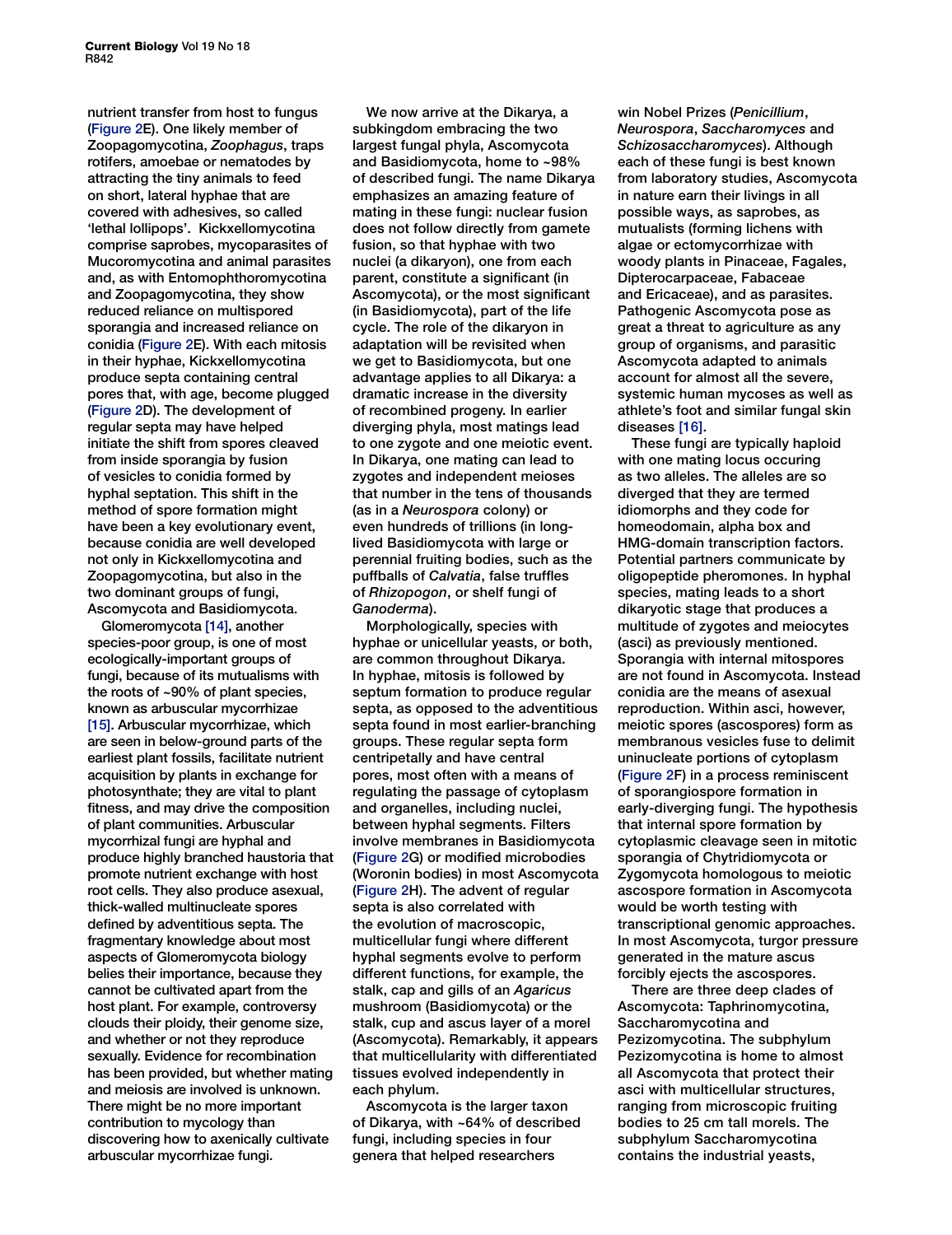<span id="page-3-0"></span>Figure 2. Cellular structures of unicellular and multicellular fungi.

(A) *Rozella allomycis* resistant sporangia formed inside hyphae of the host *Allomyces* sp. (Photomicrograph from T.Y. James.) (B) *Chytriomyces hyalinus* (Chytridiomycota) sporangium showing the anucleate hyphae (rhizoids) essential for feeding the growing, spherical sporangium. (C) *Blastocladiella simplex* (Blastocladiomycota) zoospore with flagellum (arrow). (D) *Coemansia* sp. (Kickellomycotina) hypha with regular septa (arrows). (E) *Amoebophilus simplex* (Zoopagomycotina) on its amoeba host. Note the haustorium below the primary attack spore that initiated the infection. The primary attack spore and haustorium become the body from which chains of spores develop. (Photomicrograph from G.L. Barron.) (F) *Valsaria rubricosa* (Pezizomycotina) asci (meiocytes) at various stages of maturity, indicated by the increasing melanization of the ascospores. (Photomicrograph from S.M. Huhndorf.) (G) *Auriscalpium vulgare* (Agaricomycotina) hyphal septum with associated membranes (arrows) that regulate the flow of cytoplasm and organelles through the central pore. (TEM reproduced with permission from Celio *et al*. 2007, Septal pore apparatus and nuclear division of *Auriscalpium vulgare*. Mycologia *99*, 644–654.) (H) *Aspergillus nidulans* (Pezizomycotina) hyphal septum with Woronin bodies that can plug the pore when hyphae are damaged. (TEM reproduced with permission from Momany *et al.* 2002, Mapping Woronin body position in *Aspergillus nidulans*. Mycologia *94*, 260–266.) (I) *Sclerotinia sclerotiorum* (Pezizomycotina) fruiting body showing the capacity of fungi to make a multicellular structure with differentiated tissues: Pseudoparenchymatous cortex (i), hyphal medulla (ii) and meiocytes (asci) and supporting hyphae in the hymenium (iii). (Photomicrograph from J. Rollins.) (J) *Coprinopsis cinerea* (Agaricomycotina) basidium with a mature basidiospore developing on one of four sterigma that emerge from the basidium. This partially frozen-hydrated specimen shows Buller's drop of liquid developing at the base of the basidiospore, which is essential to spore discharge. (SEM reproduced with permission from McLaughlin *et al.* 1985, Ultrastructure and evolution of ballistosporic basidiospores. Bot. J. Linn. Soc. *91*, 253–271.)

parasitic *Candida* species and, at the base of the clade, filamentous forms. No members of this subphylum, however, protect their asci with a fruiting body. The third subphylum, Taphrinomycotina [\[17\]](#page-5-0), actually diverged before the other two. It contains species that have both yeasts and hyphae (*Taphrina*), species with just yeasts (*Schizosaccharomyces*, *Pneumocystis*), and one remarkable filamentous fungus, *Neolecta*, which makes a macroscopic fruitbody to support its asci. Both filaments and



yeasts are found in Taphrinomycotina (and Mucoromycotina), suggesting that both morphologies are ancestral in Ascomycota and that hyphae were lost early in the evolution of Saccharomycotina. Multicellular species with differentiated tissues are seen in Taphrinomycotina and Pezizomycotina, so this trait may have evolved early in the Ascomycota, only to be lost in the Saccharomycotina and all extant

Current Biology

Taphrinomycotina, except *Neolecta*, or it may have evolved independently in *Neolecta* and Pezizomycotina.

Saccharomycotina [\[18\]](#page-5-0) harbors a fungus that is famous and atypical, the baking and brewing yeast, *Saccharomyces cerevisiae*. It is primarily unicellular, although capable of polarized growth resembling hyphae. Natural isolates are diploid and meiosis leads to naked asci with ascospores that are not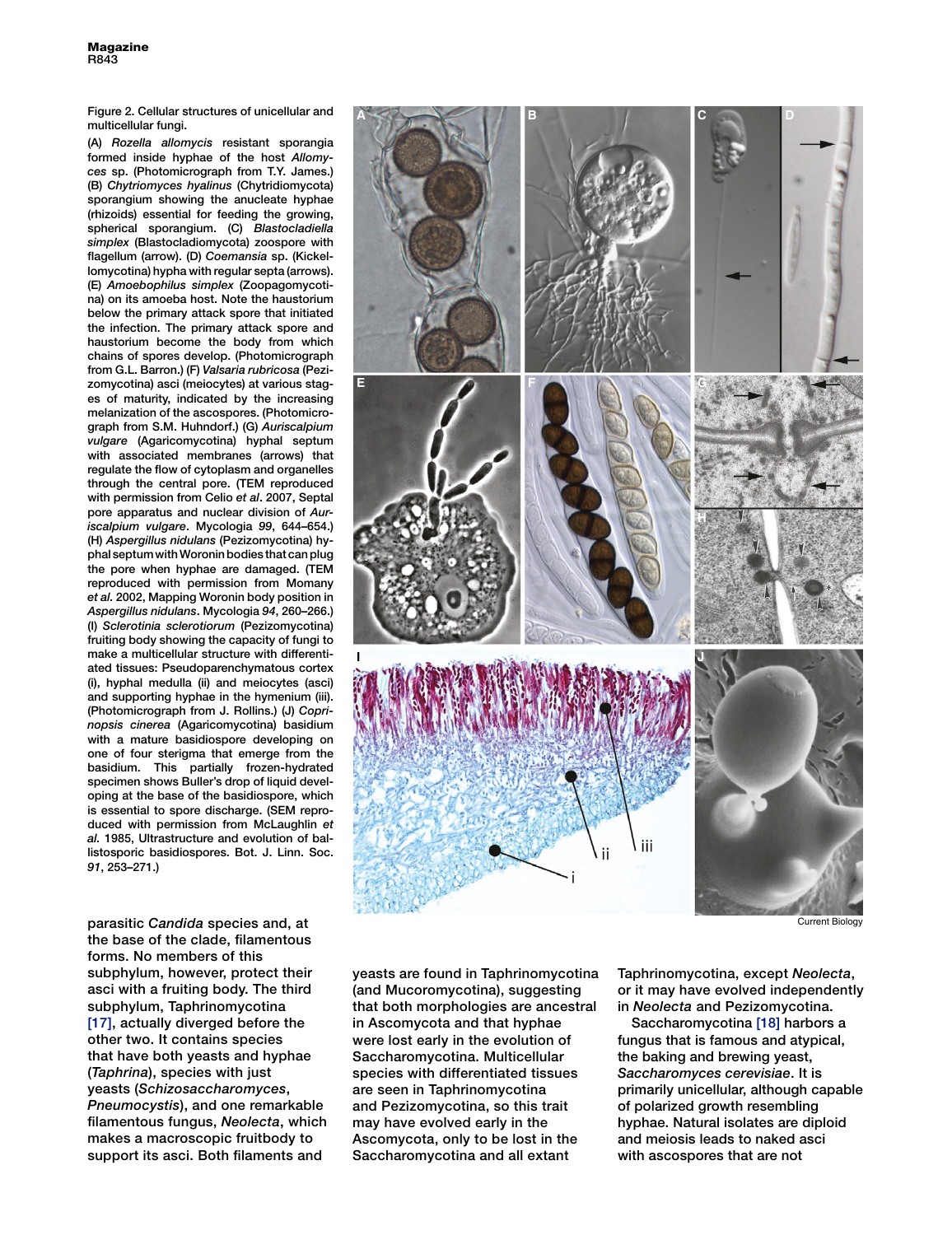forcibly ejected. Most often, sibling ascospores mate to reestablish the diploid. If haploid colonies establish from single ascospores, they rapidly switch mating types, allowing them to essentially self-fertilize and become diploid. Rare mating with other genotypes is sufficient to maintain an outbred population. Yeast genomes are small, introns were lost early in Saccharomycotina evolution, and these fungi do not appear to contain genes involved in RNA interference (RNAi)-like gene regulation. In short, *S. cerevisiae* is an excellent model for the basic features of eukaryotes and for experimentation, but a poor model for other fungi. Although genomes of many Saccharomycotina have been sequenced, those of the very basal, filamentous taxa with forcible ascospore discharge, such as *Dipodascopsis*, have not. A *Dipodascopsis* genome sequence would stimulate studies of genome reduction and the loss of morphological complexity.

In Pezizomycotina [\[19\]](#page-5-0), the largest and most diverse group of Ascomycota, hyphae are the rule. Mating of haploid partners results in short-lived, dikaryotic hyphae in which karyogamy and meiosis occur to produce asci and ascospores. The ancestral, widespread fruiting body in Pezizomycotina is a multicellular cup (apothecium) filled with asci (Figure 2I) and forcibly discharged ascospores. Apothecia have evolved into more enclosed fruiting bodies by narrowing the broad cup's surface to a pore — apparently independently in Sordariomycetes (*Neurospora*, *Ophiostoma*), Dothidiomycetes (*Cochliobolus*), Chaetothyriomycetidae (*Capronia*) and others — or by closing the cup completely — independently in Eurotiomycetes (*Emericella*/ *Aspergillus*), Erysiphales (powdery mildews), Pezizales (truffles) and others. In most cases, closed fruiting bodies correlate with loss of forcible ascospore discharge, features that could only evolve after development of an alternative dispersal mechanism, for example, *Tuber* ascospores are dispersed by mammals attracted to truffles by fungal pheromones that mimic mammalian reproductive sterols.

Many Pezizomycotina, like truffles or the *Penicillium* species responsible for cheeses (Camembert, Brie and

Roquefort), are socially-celebrated fungi. Alas, the socially-despised species are probably better known: *Ophiostoma,* worldwide devastator of elms; *Cryphonectria,* killer of four billion chestnuts in Eastern North America; *Fusarium*, principal pathogen of wheat, rice and banana and instrument of economic collapse in rural communities; or the agents of the potentially fatal human mycoses histoplasmosis, blastomycosis, paracoccidioidomycosis and coccidioidomycosis. (*Coccidioides* species are also on the US government list of select terrorist agents.)

Basidiomycota account for 34% of described fungi and comprise three subphyla, Pucciniomycotina, Ustilaginomycotina and Agaricomycotina, groups that are best known as containing the rusts, smuts and mushrooms, respectively. In all three groups, the growth form can be a yeast, a hypha or dimorphic. There can be one or two mating loci (one coding for a homeodomain transcription factor, the other for pheromone and receptor) each with from two to many alleles. Mating is by fusion of yeast cells or hyphae with the involvement of oligopeptide mating pheromones similar to those seen in Ascomycota. Cell fusion produces a dikaryon that can grow for days, years, or even centuries before karyogamy and meiosis occur. Recent research delving into dikaryons has shown that proportions of the two nuclei in a colony can vary as the environment changes [\[20\]](#page-5-0) and that dikaryons are quicker to adapt to changed environments than their constituent haploids [\[21\].](#page-5-0)

In dikaryotic hyphae, karyogamy and meiosis take place in terminal meiocytes (basidia). The meiotic spores (basidiospores) are not formed within the meiocyte, but develop on stalks that emerge from the surface of the basidium [\(Figure 2J\)](#page-3-0). In all three subphyla, basidiospores are launched from the basidium by the shifting mass of a water drop (also a subject of high speed videography [\[22\]\)](#page-5-0). However, this ingenious process has often been lost wherever other means of spore discharge and dispersal have evolved. Pucciniomycotina (with the possible exception of *Septobasidium*) and Ustilaginomycotina lack the multicellularity and differentiation

of tissues seen in Agaricomycotina, indicating that multicellularity with differentiation of tissues developed independently in Ascomycota and Basidiomycota. Among the bestknown Basidiomycota are wheat rust (*Puccinia graminis*), maize smut (*Ustilago maydis*), and any of ~8,000 described mushrooms. Among the best model systems for genetics, development, and sexual reproduction are *U. maydis* and the mushroom *Coprinopsis cinerea*.

Pucciniomycotina [\[23\]](#page-5-0) probably diverged first among subphyla of Basidiomycota and shares some ancestral traits with Ascomycota, including regular septa with simple pores and mating loci with typically just two alleles. Most Pucciniomycotina species are obligate parasites of plants (rusts), but there are also parasites of insects (*Septobasidium*) and even parasites of fungi (including a remarkable fungus, *Helicobasidium,* which is parasitic on rust fungi as a haploid and on plant roots as a dikaryon). Pucciniomycotina can grow as hyphae, yeasts, or both, and the yeasts are often saprobic. The dikaryotic phase can be dominant, and basidia and basidiospores develop without protecting fruiting bodies. Many species can manipulate host behavior; *Microbotryum*, for example, reproduces in the anthers of its dioecious host and, if the plant is female, causes its flowers to switch to male.

The majority of Ustilaginomycotina [\[24\]](#page-5-0) are parasitic on plants (smuts), almost exclusively on just two angiosperm families, grasses and sedges. The model organism in this group is *Ustilago maydis*, which grows as a saprobic yeast when haploid, and after mating as a dikaryotic, parasitic mycelium. Mating is controlled by two loci, in contrast to the one-locus system in the previously described fungal phyla; one of the loci has two alleles, but the other has many. Partners must have different alleles at both loci to mate, an arrangement that restricts inbreeding to 25% of siblings. Smuts are amazingly sneaky parasites, often lying in wait as endophytes before commandeering the plant's developing ovaries for their own reproduction. One Ustilaginomycotina, *Malassezia*, is among the few Basidiomycota